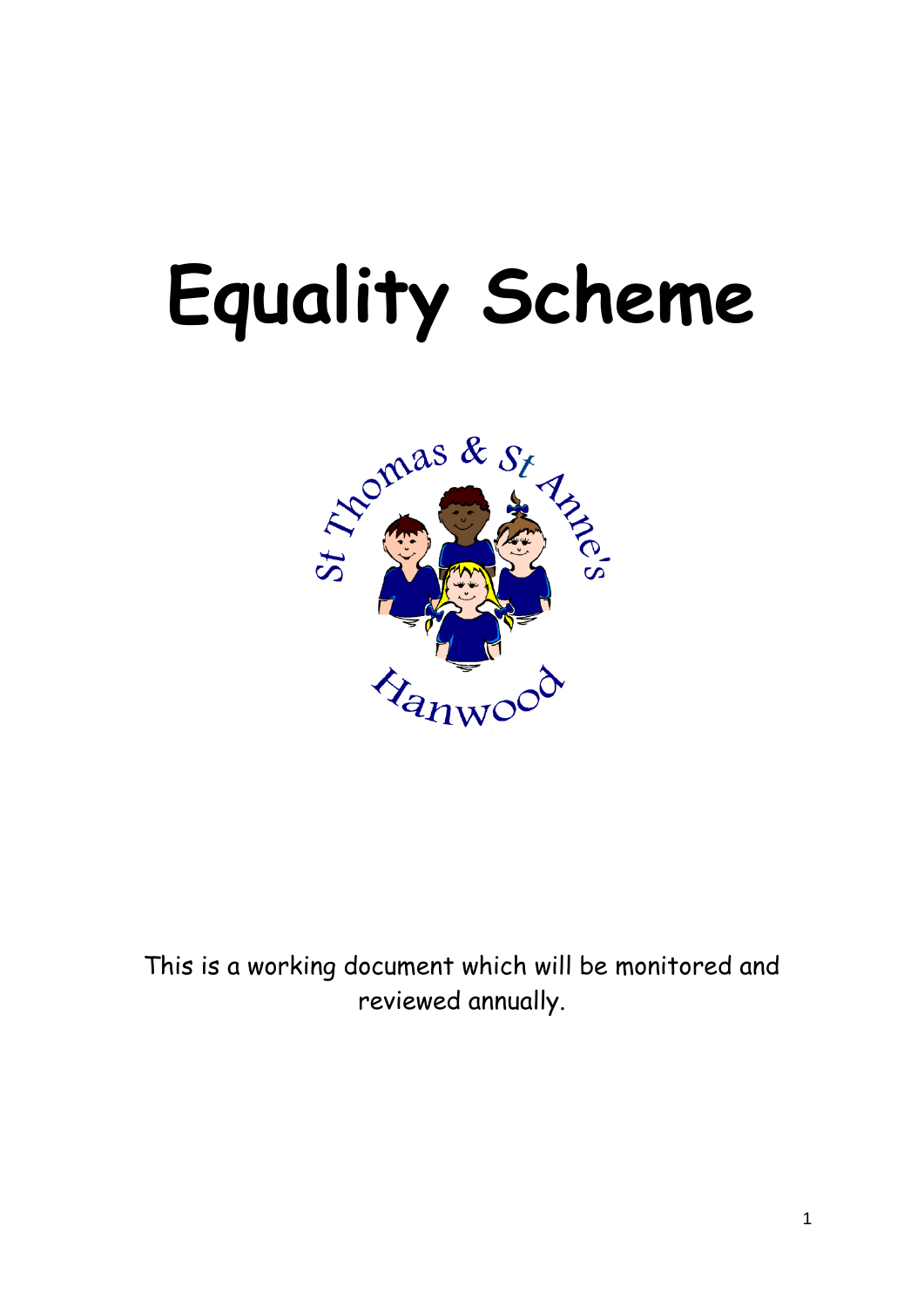## **1. Policy statement**

#### **Aims:**

- a) In accordance with our mission statement and school values we pledge:
	- to respect the equal human rights of all our pupils;
	- **to educate them about equality; and**
	- to respect the equal rights of our staff and other members of the school community.
- b) We will assess our current school practices and implement all necessary resulting actions in relation to:
	- **E** ethnicity,
	- **Paragoion** or belief,
	- socio-economic background,
	- ability,
	- **qender and gender identity,**
	- physical appearance and/or disability,
	- sexual orientation, and
	- n age.
- c) We will promote community cohesion at school, local, national and global levels, comparing our school community to its local and national context and implementing all necessary actions in relation to:
	- **E** ethnicity,
	- **•** religion or belief, and
	- socio-economic background.

#### **Objectives**

This school expects the highest possible standards. Staff have high expectations of all pupils and continually challenge them to reach higher standards.

The school recognises and values all forms of achievement. We will monitor and analyse pupil performance by ethnicity, gender, disability and special educational need and social background. Any disparities which are identified will be addressed through targeted curriculum planning, teaching and support.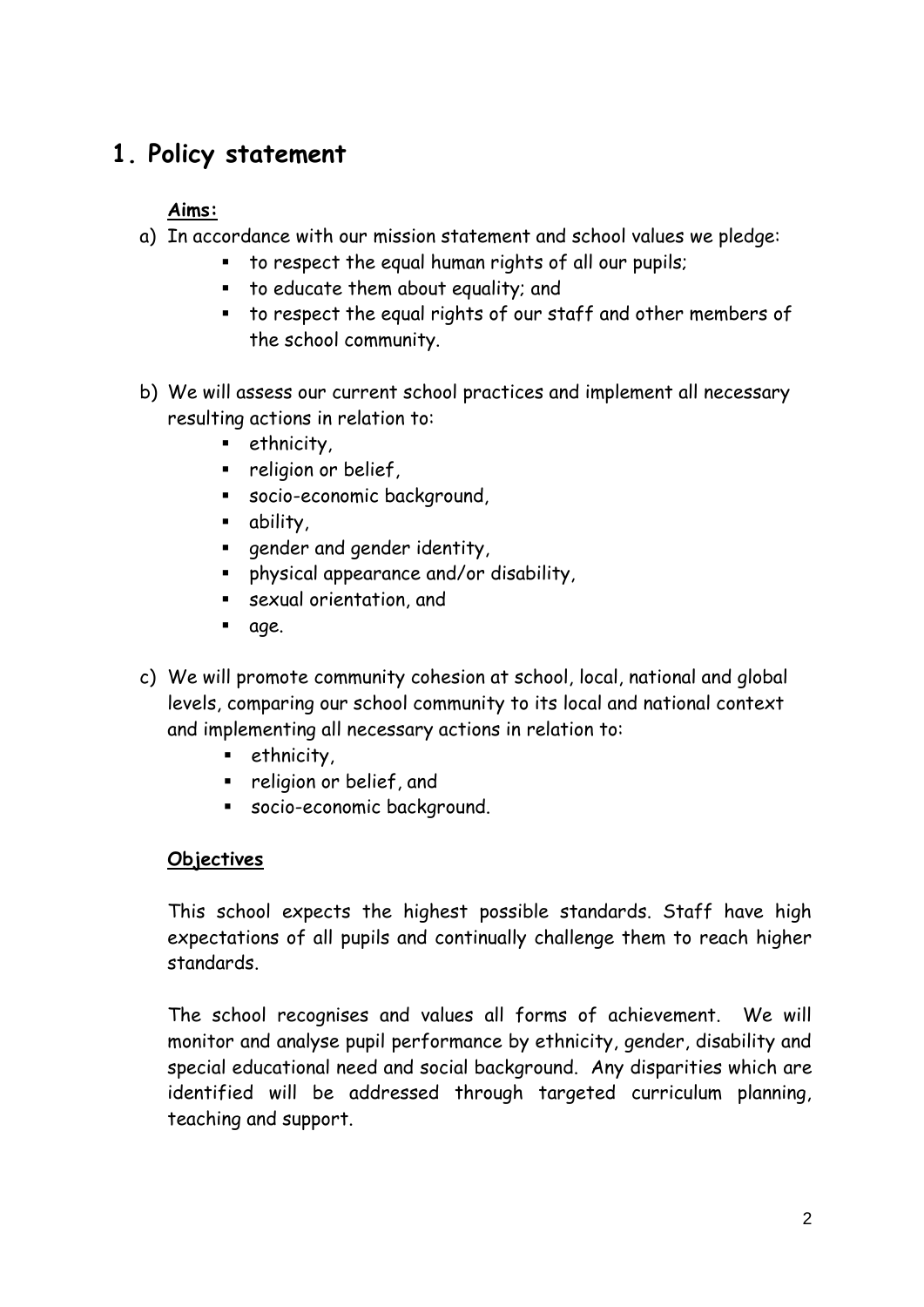All staff ensure the classroom is an inclusive environment in which pupils feel all contributions are valued. Positive steps are taken to include pupils who may otherwise be marginalized.

Staff encourage pupils to become independent and assist them in taking responsibility for the management of their own learning and behaviour.

Each area of the curriculum is planned to incorporate the principles of equality and to promote positive attitudes to diversity. All subjects contribute to the spiritual, moral, social, and cultural development of all pupils.

All staff are expected to foster a positive atmosphere of mutual respect and trust among boys and girls from all ethnic groups and range of abilities.

We monitor parental involvement and try to encourage the participation of under-represented groups of parents and sections of the community. We endeavour to ensure that information and meetings for parents are made accessible for all.

This school expects high standards of behaviour from all pupils, appropriate for their developmental level.

We have procedures for disciplining pupils and managing behaviour that are fair and applied equally to all. All staff are expected to operate consistent systems of rewards and discipline.

Informal events are designed to include the whole community and minority or marginalised groups are encouraged to attend.

Steps are taken to ensure the school's admission process is fair and equitable to all pupils.

Equality and diversity issues are reflected in our school"s employment practices.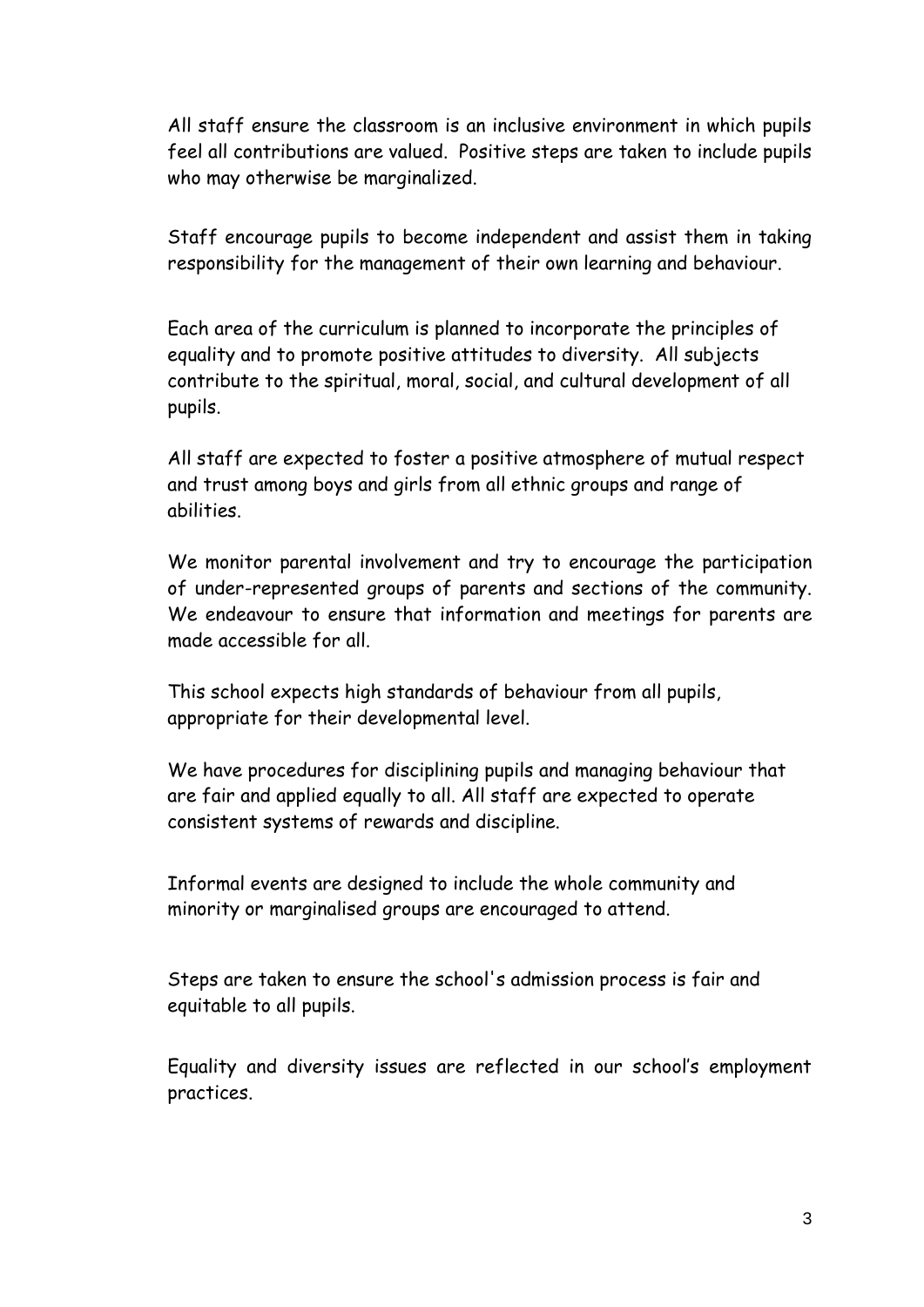The skills of all staff, including non-teaching and part-time staff are recognised and valued. All staff are given status and support and are encouraged to share their knowledge.

We recognise and celebrate the linguistic diversity in British society. We look for opportunities to enrich the curricular experience of all our pupils by:

- highlighting how English has borrowed from other languages
- raising awareness of the similarities and differences between English and other languages
- **•** reflecting the multilingual nature of wider society in our resources and displays
- pupils' names will be accurately and correctly pronounced

#### **2. Statutory requirements**

The equality objectives in Section 10 below address our duties under current equality legislation, up to and including the Equality Act 2010.

The access plan in Section 11 below addresses our duty under the Special Educational Needs and Disability Act (SENDA) 2001.

The community cohesion plan in Section 12 below addresses our duty under the Education and Inspections Act 2006.

## **3. Community cohesion**

The following statement outlines both the data and current issues relating to ethnicity, religion/belief and socio-economic factors. In examining the school"s context, it relates closely to the beginning of the SEF. It demonstrates the awareness of the governors and their community partners of how the school community compares with the wider community, both locally and nationally. It therefore forms the basis for planning the actions in Section 12 below to promote community cohesion.

 Ethnicity/culture context of the school (local and national) % Ethnic minorities is low compared to national comparative data.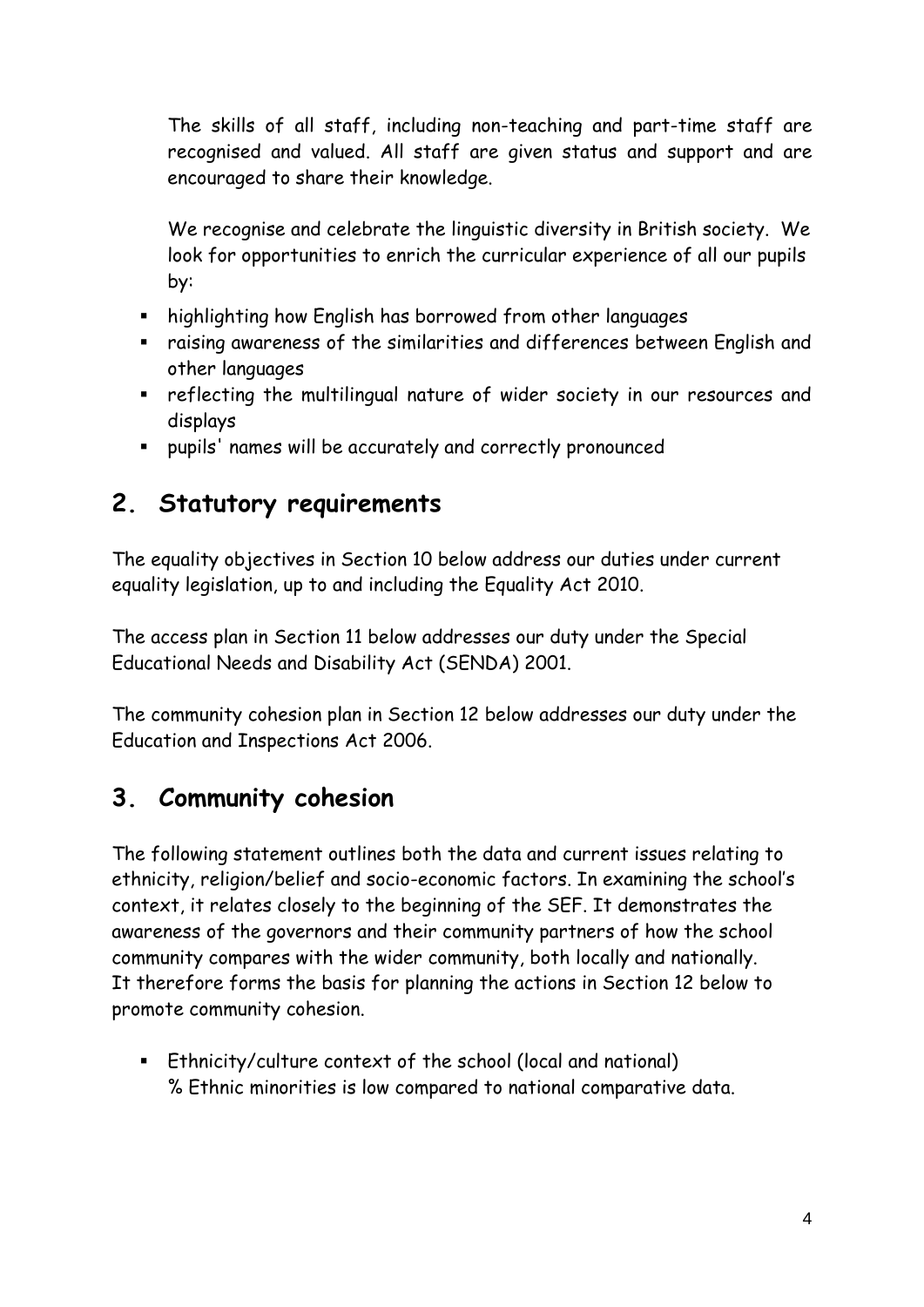Religion/belief context of the school (local and national)

The school has a very distinctive ethos, which permeates throughout all aspects of school life, in everything we do and with everyone involved in the life of the school. This is encouraged and fostered through effective leadership from the Headteacher and Foundation Governors in particular. This is supported by pupils, staff, parents, governors and the wider community. The school has strong links with the local church and the school's mission statement and aims highlight the importance of the Christian values in the life of the school.

Socio-economic context of the school (local and national)

The school serves an area which displays a broad socio-economic range children come from widely differing backgrounds.

- Current issues affecting cohesion at school, local and national level - strong links with local community, including St Thomas" Church
	- opportunities provided to enhance our curriculum provision through Bridges

- we are currently exploring further links nationally and globally

## **4. Responsibilities**

The governor responsible for SEN, but the governors as a whole are responsible for:

- drawing up, publishing and implementing the school"s equality objectives
- making sure the school complies with the relevant equality legislation; and
- making sure the school Equality Scheme and its procedures are followed
- monitoring progress towards the equality objectives and reporting annually

The head teacher is responsible for:

- making sure steps are taken to address the school"s stated equality objectives;
- making sure the equality, access and community cohesion plans are readily available and that the governors, staff, pupils, and their parents and guardians know about them;
- producing regular information for staff and governors about the plans and how they are working;
- making sure all staff know their responsibilities and receive training and support in carrying these out; and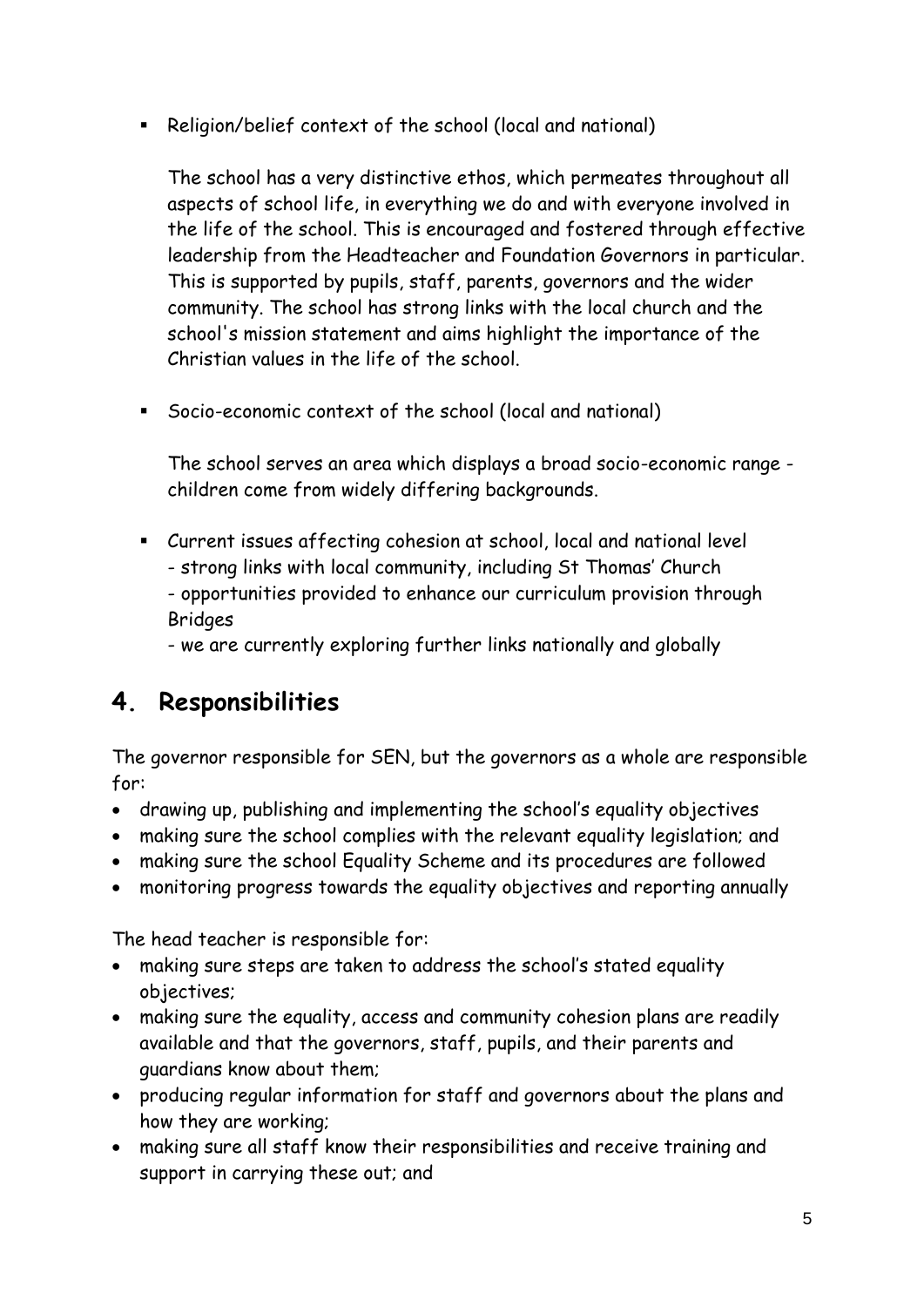- taking appropriate action in cases of harassment and discrimination, including prejudice-related incidents.
- enabling reasonable adjustments to be made, in relation to disability, in regard to students, staff, parents / carers and visitors to the school.

All staff are responsible for:

- promoting equality and community cohesion in their work;
- avoiding unlawful discrimination against anyone;
- fostering good relations between groups; and
- dealing with prejudice-related incidents;
- being able to recognise and tackle bias and stereotyping;
- taking up training and learning opportunities.

The Chair of Governors is responsible overall for dealing with reports of prejudice-related incidents.

**Visitors and contractors are also responsible for following relevant school policy.**

#### **5. Staff development**

Professional responsibilities as well as statutory requirements in relation to equality and cohesion will be met by:

 Equality and cohesion will be integrated into planned CPD opportunities for all staff.

#### **6. Publication and review**

This Equality Scheme fulfils statutory requirements under the terms of legislation referred to above. As it is a public document, the school governors publish it by making it available on request.

The scheme will be reviewed on an annual basis.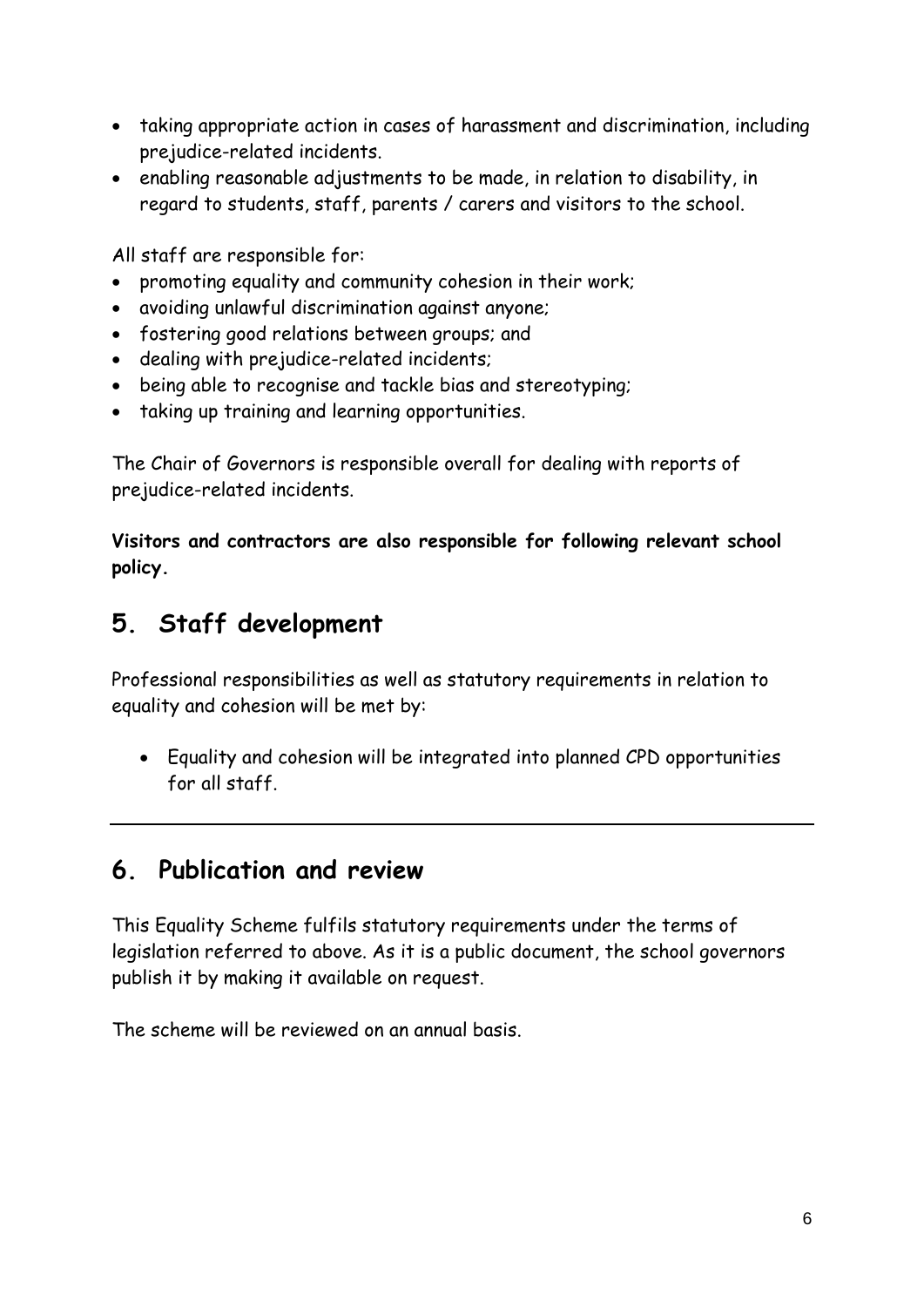## **7. Reporting on progress and impact**

A report on progress with the actions listed below will be undertaken by the governors on an annual basis. Evidence will also be kept of the impact of our actions to promote community cohesion, in respect of ethnicity, religion or belief and socio-economic background.

#### **8. How we conduct equality impact assessment**

This section outlines our process for monitoring the potential impact of school practice in terms of

- **E** ethnicity,
- **Paragoion** or belief,
- socio-economic background,
- **q**ender and gender identity,
- disability,
- sexual orientation, and
- nd age.
	- $\triangleright$  We undertake impact assessment in a relevant, proportionate and systematic way.
	- $\triangleright$  The focused action plans are reviewed on an annual basis.

Equality objectives identified by this process are included in the three-year plan in Section 10 below. This plan is incorporated into the School Development Plan (SDP). Reviews are retained with the SDP reviews which will be evidenced in the minutes of the Standards Committee and Premises, Security and Health & Safety Committee.

#### **9. How we chose our equality objectives**

Our equality objective-setting process has involved gathering evidence as follows:

i. From the review of original policies and schemes and their associated action plans. These included our Accessibility Plan, The Gender Equality Scheme and the Disability Discrimination Action Plan. Actions were also identified from a review of the Race Equality Policy and the policy for Equal Opportunities.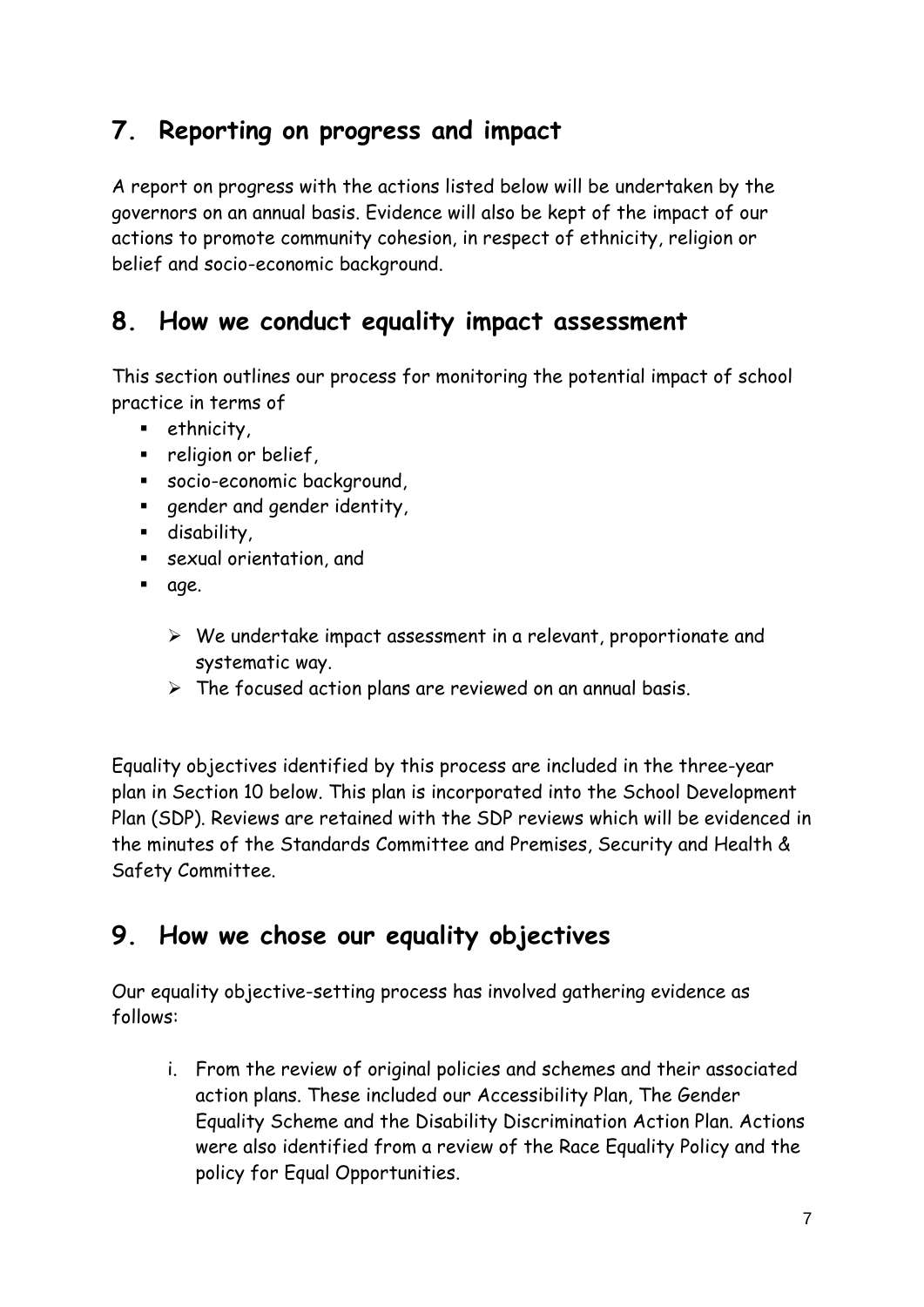- ii. from the following data RAISEonline, FFT, LA and in-house tracking.
- iii. and from involving relevant people (including disabled people) from the start in the following way:
	- $\triangleright$  discussions with different groups of children
	- $\triangleright$  seeking views from parents through questionnaires and discussion with the Parent Council
	- $\triangleright$  discussion with parent, foundation and community governors

The evidence was then analysed in order to choose objectives that will:

- i. promote equality of opportunity for members of identified groups
- ii. eliminate unlawful discrimination, harassment and victimisation, and
- iii. foster good relations between different groups in terms of
	- o ethnicity,
	- o religion or belief,
	- o socio-economic background,
	- o gender and gender identity,
	- o disability,
	- o sexual orientation and
	- o age.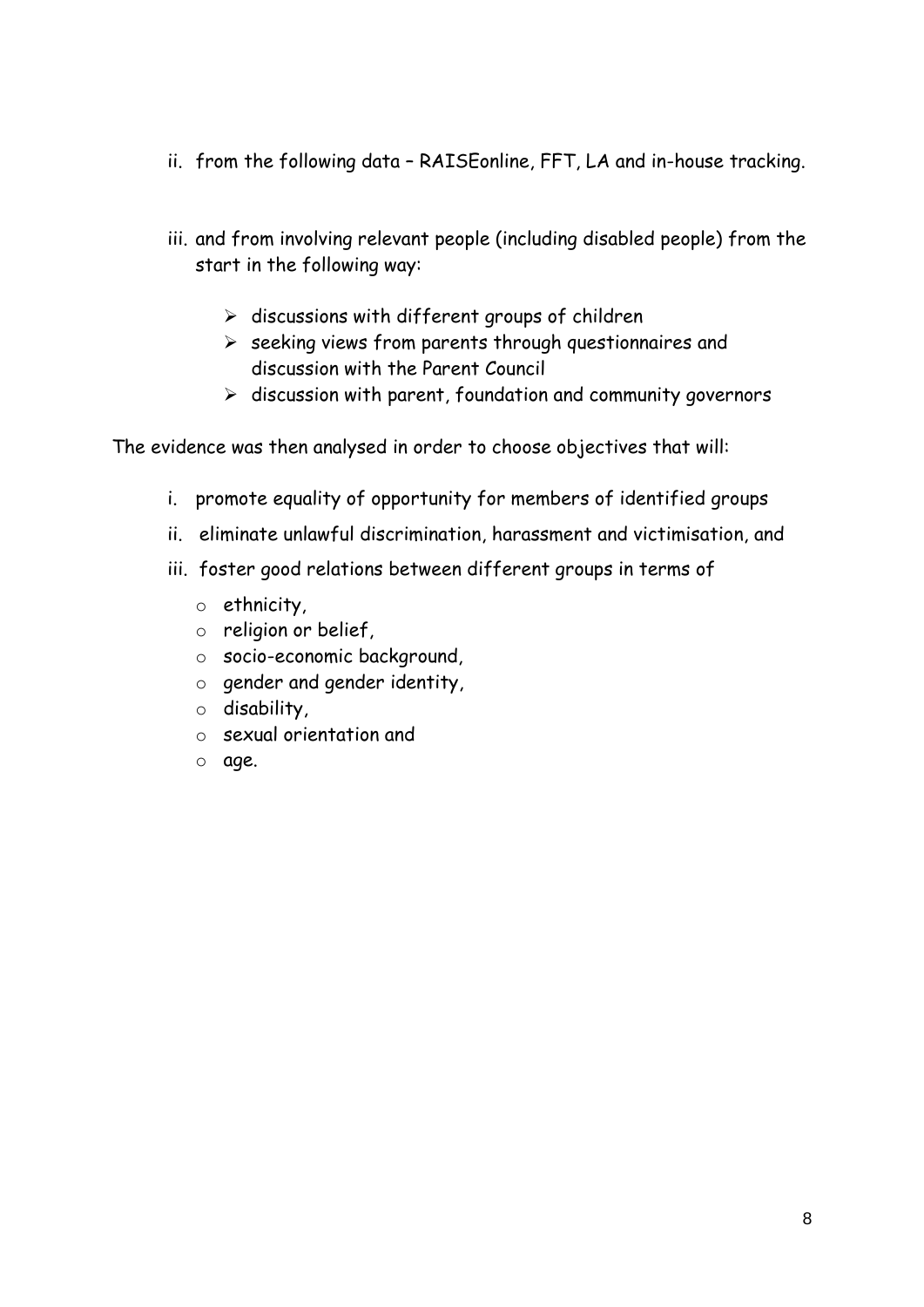## **10. Equality Objectives 2015-18**

|                                                                           | Equality objectives (focused on outcomes rather than processes)                                                                                                                                                                                                                                                                                                                                                                                                                                                                                                                                                                                                                                                                                                                                                                                          |  |  |  |
|---------------------------------------------------------------------------|----------------------------------------------------------------------------------------------------------------------------------------------------------------------------------------------------------------------------------------------------------------------------------------------------------------------------------------------------------------------------------------------------------------------------------------------------------------------------------------------------------------------------------------------------------------------------------------------------------------------------------------------------------------------------------------------------------------------------------------------------------------------------------------------------------------------------------------------------------|--|--|--|
|                                                                           | $\triangleright$ For every child to achieve their full potential regardless of gender,                                                                                                                                                                                                                                                                                                                                                                                                                                                                                                                                                                                                                                                                                                                                                                   |  |  |  |
| ethnicity, ability including special needs, disability and socio-economic |                                                                                                                                                                                                                                                                                                                                                                                                                                                                                                                                                                                                                                                                                                                                                                                                                                                          |  |  |  |
| groups                                                                    |                                                                                                                                                                                                                                                                                                                                                                                                                                                                                                                                                                                                                                                                                                                                                                                                                                                          |  |  |  |
|                                                                           | to analyse pupil tracking and RAISE online data against boy/girl<br>attainment and all vulnerable groups and address any disparities<br>regular monitoring of extracurricular activities for attendance<br>regular review of the range of clubs offered<br>$\blacksquare$<br>to celebrate and recognise all forms of achievement<br>$\blacksquare$<br>to provide an inclusive environment<br>$\qquad \qquad \blacksquare$<br>independence is encouraged<br>$\blacksquare$<br>a broad and balance curriculum is planned<br>positive relationships are fostered between school and parents<br>$\blacksquare$<br>high standards of behaviour are expected and good discipline is<br>$\blacksquare$<br>maintained with rewards and sanctions being consistently applied<br>the curriculum enables children to explore values and attitudes<br>$\blacksquare$ |  |  |  |
|                                                                           | such as sharing and respect                                                                                                                                                                                                                                                                                                                                                                                                                                                                                                                                                                                                                                                                                                                                                                                                                              |  |  |  |
|                                                                           | resources portray positive images of different cultures<br>$\blacksquare$                                                                                                                                                                                                                                                                                                                                                                                                                                                                                                                                                                                                                                                                                                                                                                                |  |  |  |
|                                                                           | $\triangleright$ The appointment of any member of staff is not influenced by gender, age,<br>race or sexuality                                                                                                                                                                                                                                                                                                                                                                                                                                                                                                                                                                                                                                                                                                                                           |  |  |  |
|                                                                           | recruitment monitoring sheet is removed from application form<br>before short-listing.<br>a clear job specification and grading system is in place for<br>-<br>interview questions. Analysis of interview performance is<br>undertaken against these criteria. All candidates are asked the<br>same questions.                                                                                                                                                                                                                                                                                                                                                                                                                                                                                                                                           |  |  |  |
|                                                                           | $\triangleright$ Everyone irrespective of their race, colour, ethnic or national origin or<br>their citizenship feels welcomed and valued and able to achieve their full<br>potential<br>children are encouraged to respect and value differences between<br>people<br>racial equality will be promoted, alongside good race relations<br>$\blacksquare$<br>the admission process is fair and equitable<br>contributions from all staff are welcomed, recognised and valued<br>linguistic diversity is recognised and celebrated                                                                                                                                                                                                                                                                                                                         |  |  |  |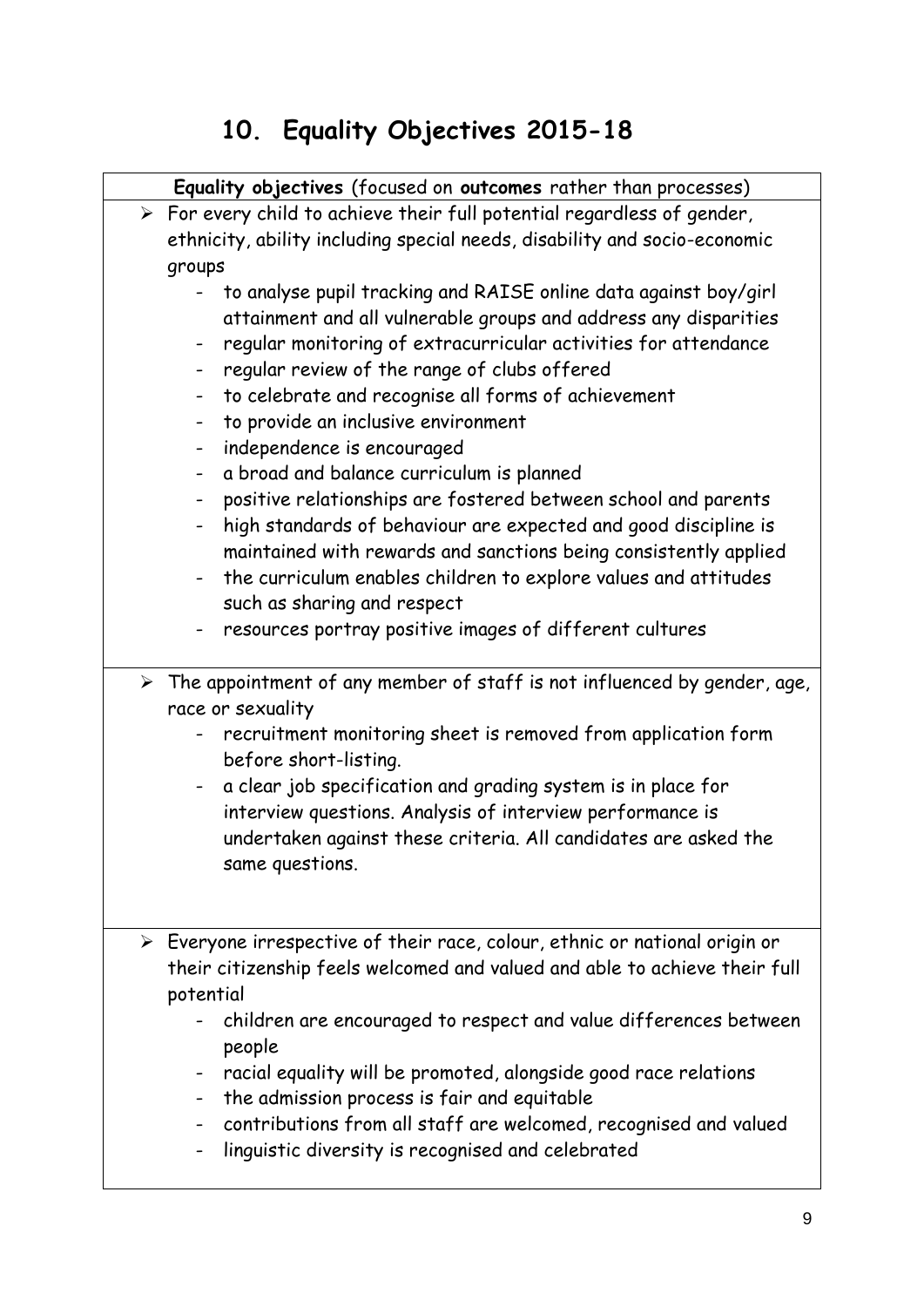| $\triangleright$ The existence of racism in the wider community will be acknowledged and<br>the school will be proactive in tackling and eliminating racial<br>discrimination.<br>children are prepared for life in a multi-ethnic society<br>- all staff understand what constitutes racial harassment<br>racial discrimination will be challenged and reported in line with<br>current LA guidance<br>issues relating to racial discrimination will be reflected in all<br>$\blacksquare$<br>policies, procedures, processes and practices<br>staff and governors will be provided with appropriate CPD<br>$\sim$                  |
|--------------------------------------------------------------------------------------------------------------------------------------------------------------------------------------------------------------------------------------------------------------------------------------------------------------------------------------------------------------------------------------------------------------------------------------------------------------------------------------------------------------------------------------------------------------------------------------------------------------------------------------|
| $\triangleright$ Barriers to full inclusion for all pupils and staff with disability will be<br>removed.<br>access to both timetabled curriculum activities and extracurricular<br>activities will be maximised as far as is feasible, dependent on<br>individual circumstances. This will include trips and visits provided<br>from the school.<br>- realistic allowances will be made for individual circumstances by<br>removing barriers to learning<br>an accessible environment will be provided for children and staff<br>$\blacksquare$<br>with disability<br>specialist agencies will be accessed to support full inclusion |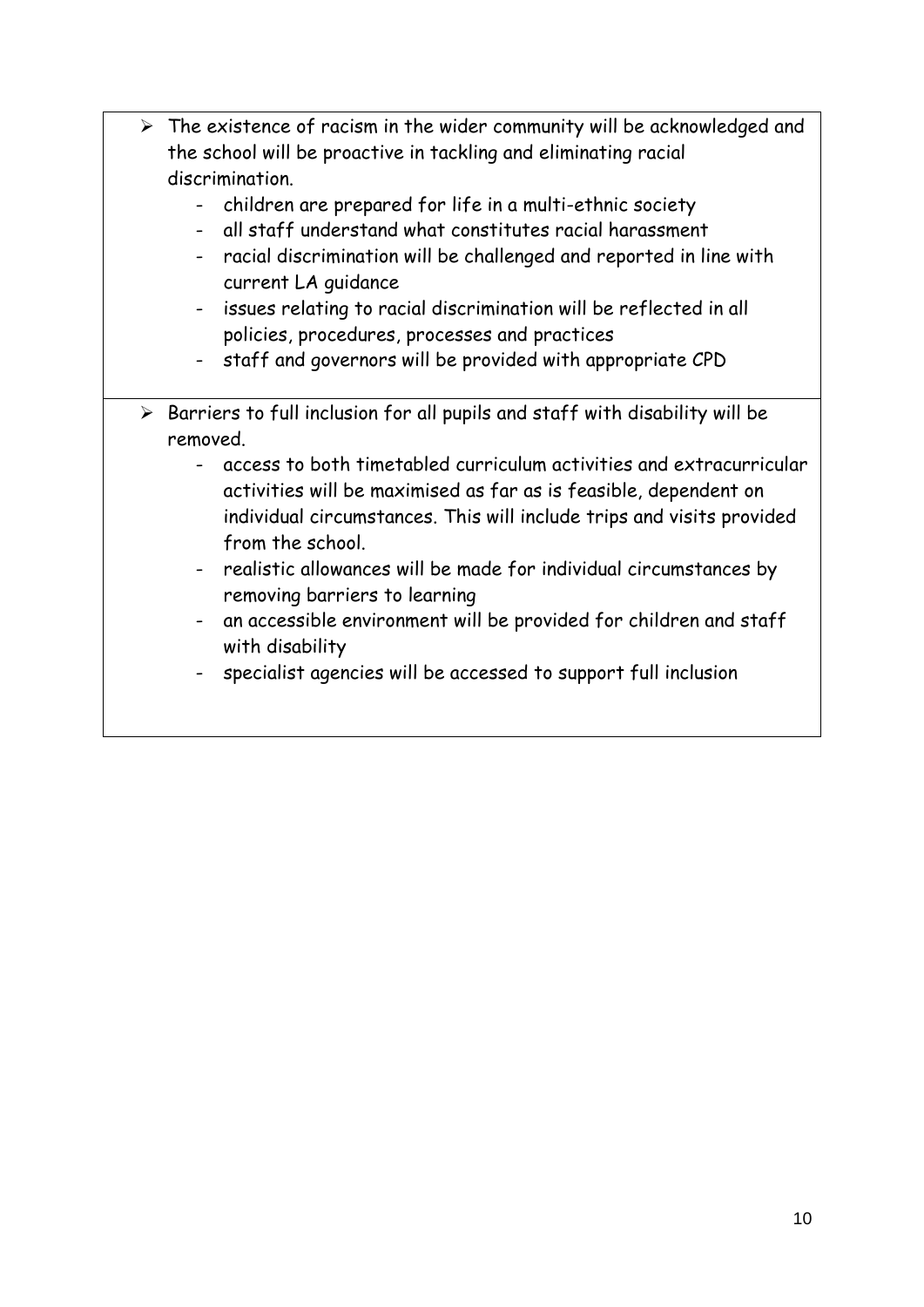#### **St Thomas and St Anne's Access Plan 2015-18 Part 1: Increasing Access for Disabled Pupils to the School Curriculum**

|                | Targets                                                                                                                                                                                                                      | Strategies                                                                                                                                                                                                                                          | Outcome                                                                                                                                                                         | Time           | Goals    |
|----------------|------------------------------------------------------------------------------------------------------------------------------------------------------------------------------------------------------------------------------|-----------------------------------------------------------------------------------------------------------------------------------------------------------------------------------------------------------------------------------------------------|---------------------------------------------------------------------------------------------------------------------------------------------------------------------------------|----------------|----------|
|                |                                                                                                                                                                                                                              |                                                                                                                                                                                                                                                     |                                                                                                                                                                                 | Frame          | Achieved |
| Short<br>Term  | $\blacktriangleright$<br>Review<br>current<br>children in<br>school with<br>disabilities<br>and their<br>ease of<br>access to the<br>curriculum                                                                              | Curriculum<br>$\blacktriangleright$<br>requirements<br>identified and<br>noted on IEPs,<br>IBPs or PEPs                                                                                                                                             | Pupils with<br>$\blacktriangleright$<br>disabilities are<br>clearly<br>identified<br>Individual needs<br>$\blacktriangleright$<br>are identified<br>to access the<br>curriculum | $2015 -$<br>18 |          |
| Medium<br>Term | To raise staff<br>➤<br>awareness of<br>children with<br>specific<br>needs/conditions<br>and employ<br>appropriate<br>agencies to<br>support as<br>required                                                                   | Appropriate/relevant<br>➤<br>CPD opportunities<br>explored/accessed<br>Advice sought from<br>⋗<br>external agencies as<br>required                                                                                                                  | ⋗<br>All staff, including<br>TAs and other<br>support staff to be<br>trained to support<br>the needs of all<br>pupils                                                           | 2015-<br>18    |          |
| Long<br>Term   | To build<br>➤<br>provision into<br>all curriculum<br>policies<br>All out-of -<br>$\blacktriangleright$<br>school<br>activities are<br>planned to<br>allow for the<br>participation<br>of all pupils<br>as far as<br>possible | To refer to Single<br>➤<br>Equalities Plan in<br>all other<br>curriculum policies<br>as reviewed<br>$\blacktriangleright$<br>Admin team to<br>review existing<br>and new activities<br>on offer,<br>particularly with<br>regard to<br>accessibility | All policies to<br>➤<br>be explicit with<br>regard<br>to inclusivity<br>All activities on<br>$\blacktriangleright$<br>offer to<br>be inclusive as<br>far as possible            | 2015-<br>18    |          |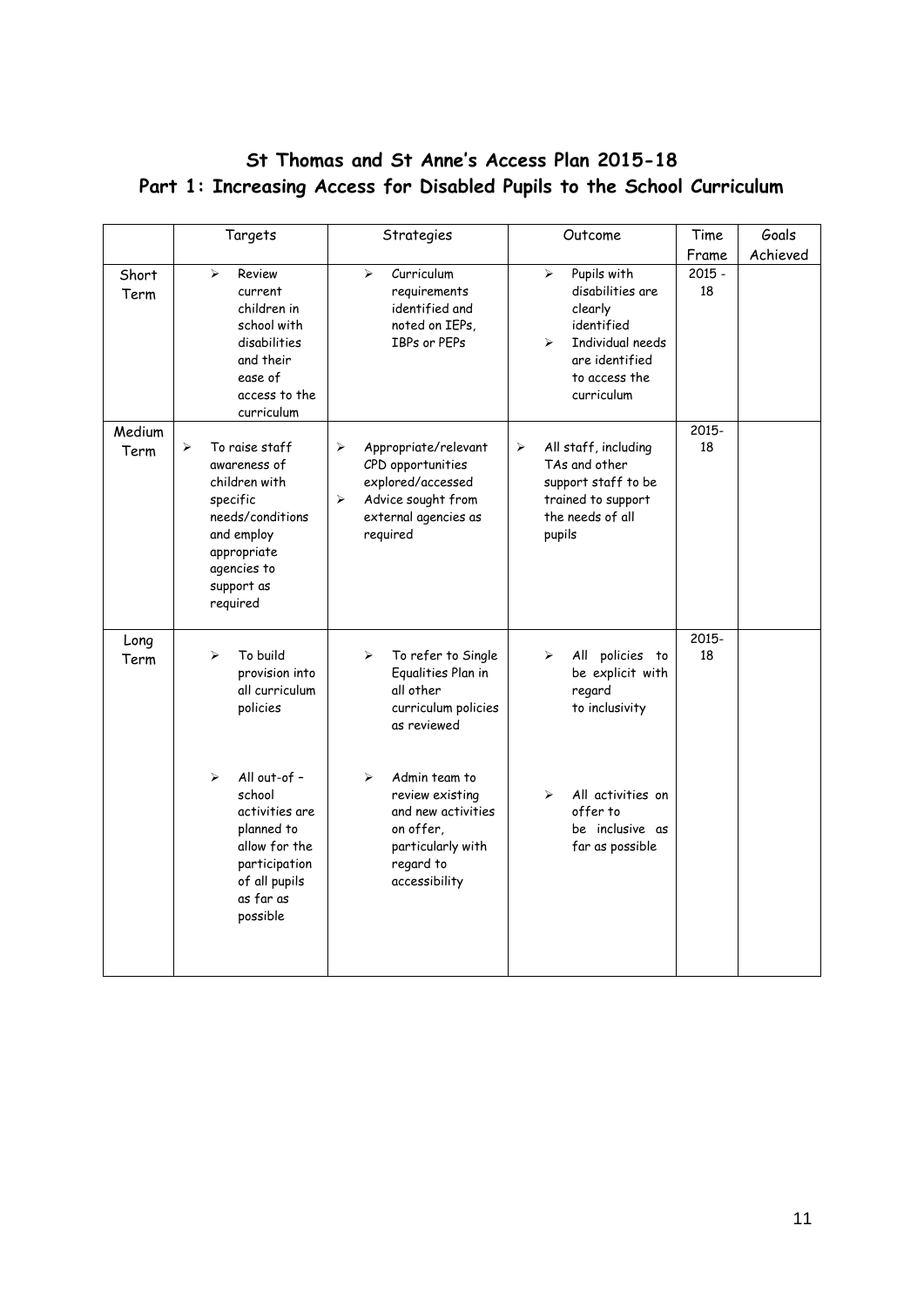#### **St Thomas and St Anne's Access Plan 2015-18 Part 2: Improving the Delivery of Written Information to Disabled Pupils**

|                | Targets                                                                                                                                     |                       | Strategies                                                                                                                                         | Outcome                                                             | Time<br>Frame | Goals<br>Achieved |
|----------------|---------------------------------------------------------------------------------------------------------------------------------------------|-----------------------|----------------------------------------------------------------------------------------------------------------------------------------------------|---------------------------------------------------------------------|---------------|-------------------|
| Short<br>Term  | To review<br>$\blacktriangleright$<br>Single<br>Equalities<br>Policy,<br>specifically<br>focusing on<br>written<br>information              |                       | Review<br>$\blacktriangleright$<br>undertaken<br>with<br>stakeholders                                                                              | $\blacktriangleright$<br>Policy revised                             | 2015-18       |                   |
| Medium<br>Term | Review signage<br>$\blacktriangleright$<br>around school                                                                                    | $\blacktriangleright$ | Signs are clear and<br>at correct height<br>for potential<br>wheelchair users                                                                      | Signs more readily<br>➤<br>accessible                               | 2015-18       |                   |
|                | Fnsure that<br>↘<br>written<br>material is<br>available in<br>alternative<br>formats                                                        | $\blacktriangleright$ | School to become<br>aware of resources<br>available for<br>converting written<br>information into<br>alternative formats                           | Sources of<br>$\blacktriangleright$<br>alternative<br>formats known |               |                   |
| Long<br>Term   | Explore a range<br>$\blacktriangleright$<br>of media for<br>communicating<br>to disabled<br>pupils, including<br>modified print,<br>Braille |                       | Staff aware of<br>$\blacktriangleright$<br>alternatives<br>available and<br>sources<br>recognised for<br>ease of access<br>if and when<br>required | Media known<br>➤                                                    | 2015-18       |                   |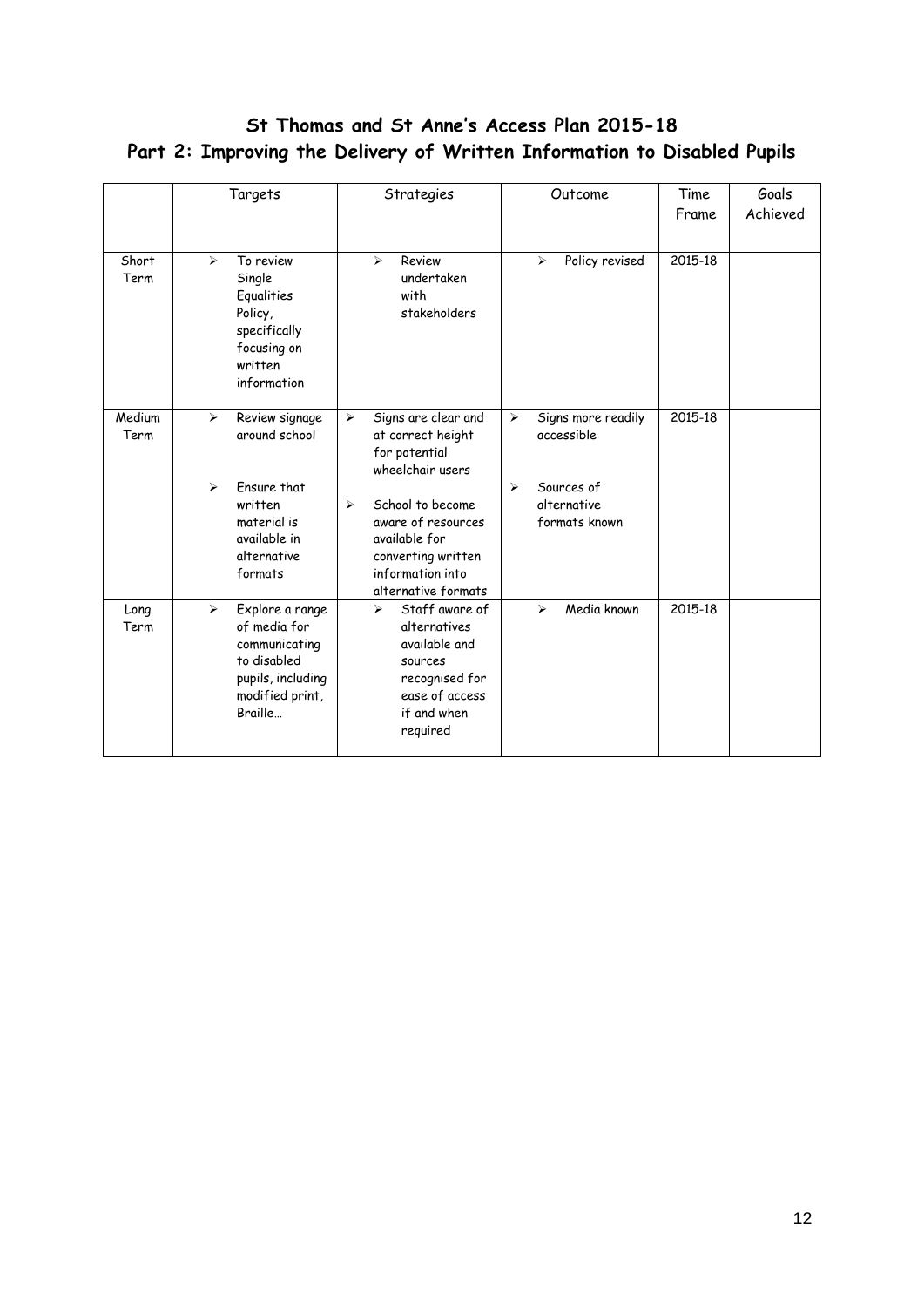|                | Targets                                                                                                                                                                                                     | Strategies                                                                                                                                                                                                                                                                             | Outcome                                                                                      | Time        | Goals    |
|----------------|-------------------------------------------------------------------------------------------------------------------------------------------------------------------------------------------------------------|----------------------------------------------------------------------------------------------------------------------------------------------------------------------------------------------------------------------------------------------------------------------------------------|----------------------------------------------------------------------------------------------|-------------|----------|
|                |                                                                                                                                                                                                             |                                                                                                                                                                                                                                                                                        |                                                                                              | Frame       | Achieved |
| Short          |                                                                                                                                                                                                             |                                                                                                                                                                                                                                                                                        |                                                                                              | 2015-       |          |
| Term           | To review the<br>⋗<br>premises<br>in<br>of<br>terms<br>physical<br>access<br>Identify any<br>➤<br>outstanding<br>issues<br>relating<br>to<br>accessibility<br>for disabled<br>pupils, staff<br>and visitors | 'In-house'<br>➤<br>inspection of<br>school premises<br>Advice sought<br>➤<br>form LA-<br><b>Buildings</b><br>Surveyor as<br>required                                                                                                                                                   | Feasibility and<br>➤<br>constraints<br>known                                                 | 18          |          |
| Medium<br>Term | To undertake<br>⋗<br>feasibility<br>survey to<br>address any<br>key issues<br>raised from<br>premises<br>review                                                                                             | As required<br>Submit DFC 1 to<br>⋗<br>LA<br>Detailed<br>➤<br>assessment to be<br>undertaken and<br>practicalities<br>explored with<br>experts from<br>LA/outside<br>agencies<br>Costings sought<br>➤<br>in line with Best<br>Value<br>Appropriate<br>➤<br>works to be<br>commissioned | Work<br>↘<br>commissioned<br>as required                                                     | 2015-<br>18 |          |
| Long<br>Term   | ➤<br>Any required<br>work to be<br>undertaken                                                                                                                                                               | ➤<br><b>Business</b><br>Manager/Careta<br>ker to assist<br>with project<br>management and<br>facilitation of<br>works as<br>required                                                                                                                                                   | ➤<br>Improved<br>access<br>and<br>facilities<br>for<br>disabled<br>persons<br>as<br>required | 2015-<br>18 |          |

#### **St Thomas and St Anne's Access Plan 2015-18 Part 3: Improving access to the Physical Environment of the School**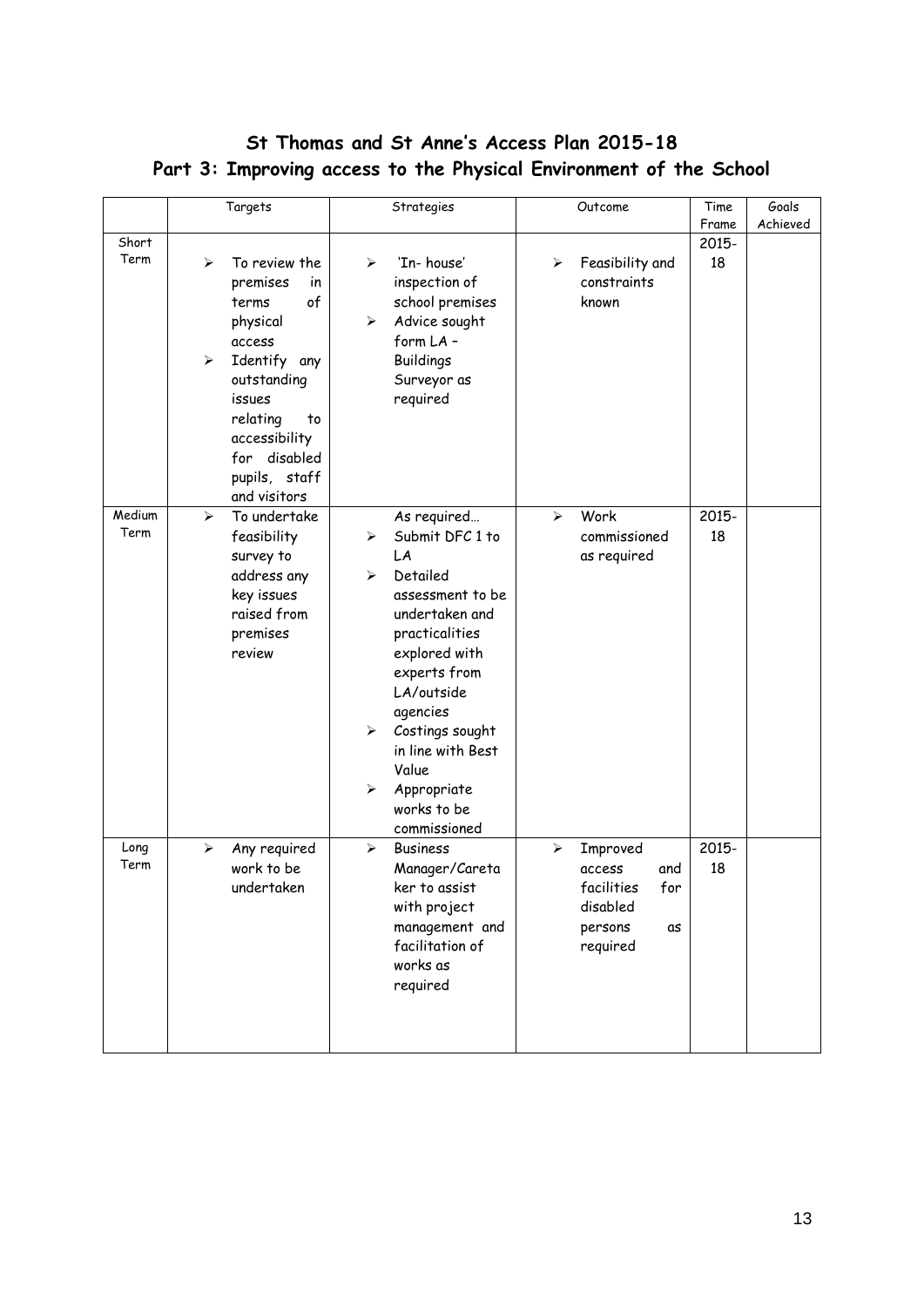### **12. Community Cohesion Plan 2015-18**

The choice of appropriate actions to promote community cohesion is based on the needs identified in the contextual statement in Section 3 above, relating to ethnicity, religion or belief and socio-economic background.

For this purpose, the four geographical dimensions of "community" are as follows:

- the school community
- **E** local communities
- communities across the UK
- the global dimension

|                                                | Actions (focused on outcomes rather than processes)                                                                                                                                                                                                                                                                                                                                                                                                                                                               |
|------------------------------------------------|-------------------------------------------------------------------------------------------------------------------------------------------------------------------------------------------------------------------------------------------------------------------------------------------------------------------------------------------------------------------------------------------------------------------------------------------------------------------------------------------------------------------|
|                                                | The school community                                                                                                                                                                                                                                                                                                                                                                                                                                                                                              |
|                                                | $\triangleright$ Encourage cross phase working                                                                                                                                                                                                                                                                                                                                                                                                                                                                    |
| i. Teaching,<br>learning and the<br>curriculum | Local communities<br>$\triangleright$ Increased collaboration with local schools<br>$\triangleright$ Utilising the local environment further for teaching and<br>learning opportunities<br>Communities across the UK<br>$\triangleright$ Link with another school in a contrasting locality<br>$\triangleright$ Extend opportunities for children to celebrate festivals<br>and traditions from different cultures<br>The global dimension<br>$\triangleright$ Link with another school in a contrasting locality |
|                                                |                                                                                                                                                                                                                                                                                                                                                                                                                                                                                                                   |